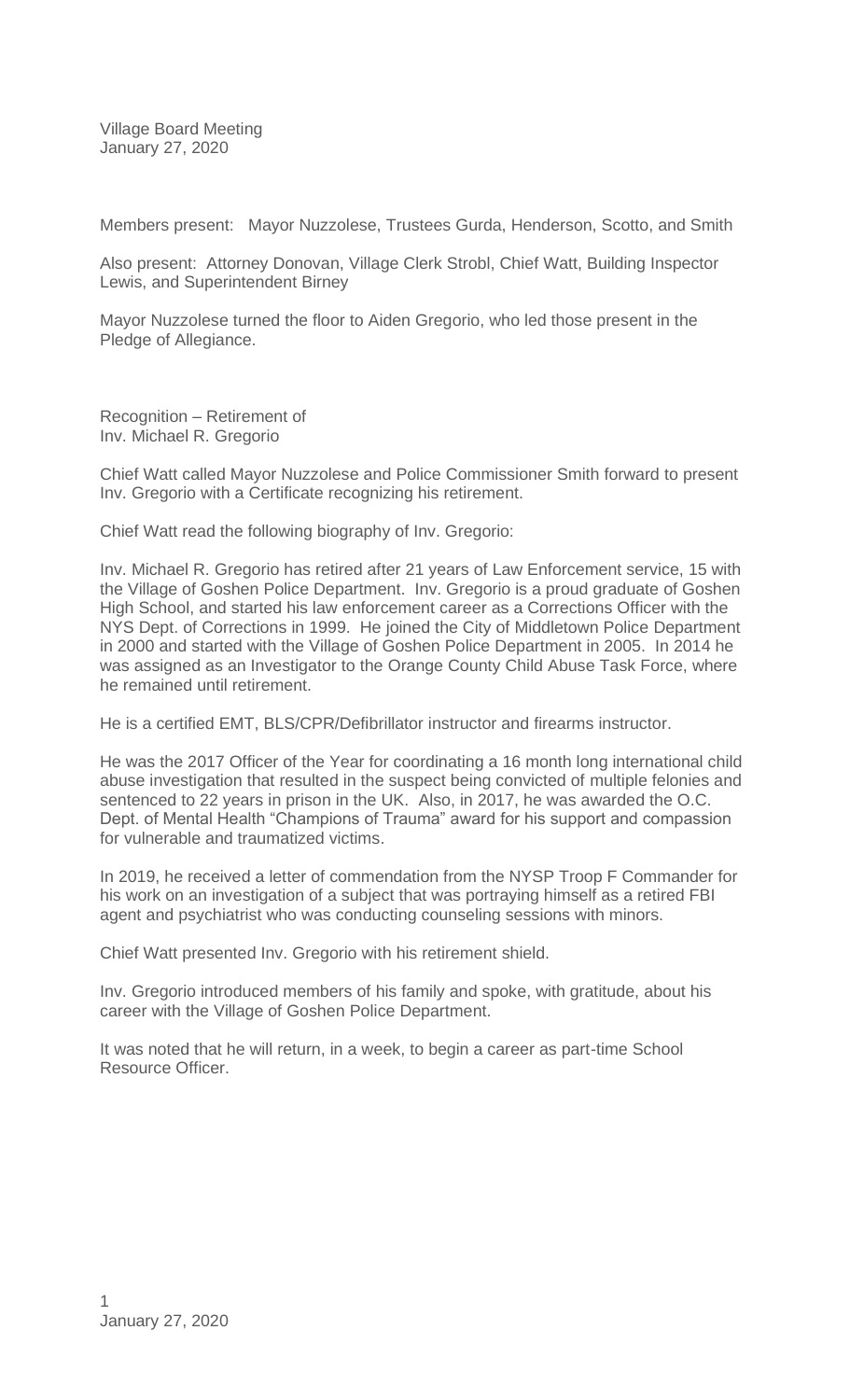On a motion by Trustee Smith, seconded by Trustee Gurda, the Agenda was accepted with the following addition: Communications #2: Resignation P/T P.O. Joseph DeAngelis.

Gurda aye Henderson aye Scotto aye Smith aye

On a motion by Trustee Henderson, seconded by Trustee Gurda, the Minutes of the January 13, 2020 Village Board Meeting were accepted as submitted.

Gurda aye Henderson aye Scotto abstain (absent on  $1/13/20$ ) Smith aye

## **Communications**

The Board reviewed a letter of resignation from part-time Police Officer, (SRO), Martin Torres, effective January 23, 2020.

The Board reviewed a letter of resignation from part-time Police Officer Joseph M. DeAngelis, effective immediately.

Items of Business

On a motion by Trustee Henderson, seconded by Trustee Smith, Michael R. Gregorio is hereby appointed part time Police Officer for the Village of Goshen Police Department at a salary of \$30.00 per hour. This appointment takes effect February 3, 2020.

| Gurda     | aye |
|-----------|-----|
| Henderson | aye |
| Scotto    | aye |
| Smith     | aye |

On a motion by Trustee Smith, seconded by Trustee Scotto, bills as examined by members of the Board were approved in accordance with Abstract 2019/2020 number 06, check numbers 16902 through 17108 in the amount of \$1,461,848.10.

| Gurda     | aye |
|-----------|-----|
| Henderson | aye |
| Scotto    | ave |
| Smith     | ave |